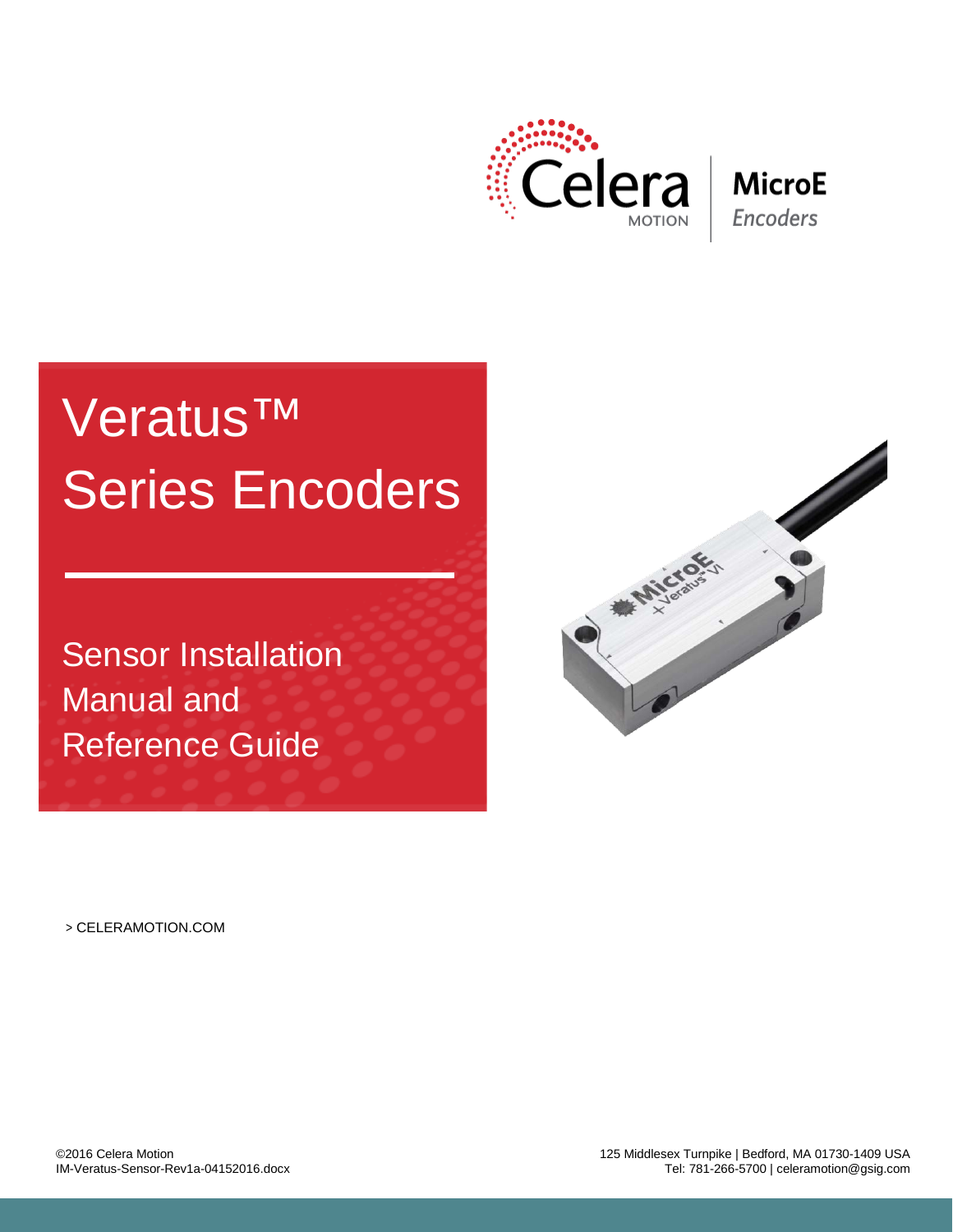# **Table of Contents**

| 1.0 |     |  |  |
|-----|-----|--|--|
|     | 1.1 |  |  |
|     | 1.2 |  |  |
|     | 1.3 |  |  |
|     | 1.4 |  |  |
|     | 1.5 |  |  |
|     | 1.6 |  |  |
|     | 1.7 |  |  |
| 2.0 |     |  |  |
|     | 2.1 |  |  |
|     | 2.2 |  |  |
|     | 2.3 |  |  |
|     | 2.4 |  |  |
| 3.0 |     |  |  |
|     | 3.1 |  |  |
| 4.0 |     |  |  |
| 5.0 |     |  |  |
|     | 5.1 |  |  |
|     | 5.2 |  |  |
|     | 5.3 |  |  |
|     | 5.4 |  |  |
| 6.0 |     |  |  |
|     | 6.1 |  |  |
|     | 6.2 |  |  |
|     | 6.3 |  |  |
|     | 6.4 |  |  |
|     | 6.5 |  |  |
|     | 6.6 |  |  |
|     | 6.7 |  |  |
| 7.0 |     |  |  |
| 8.0 |     |  |  |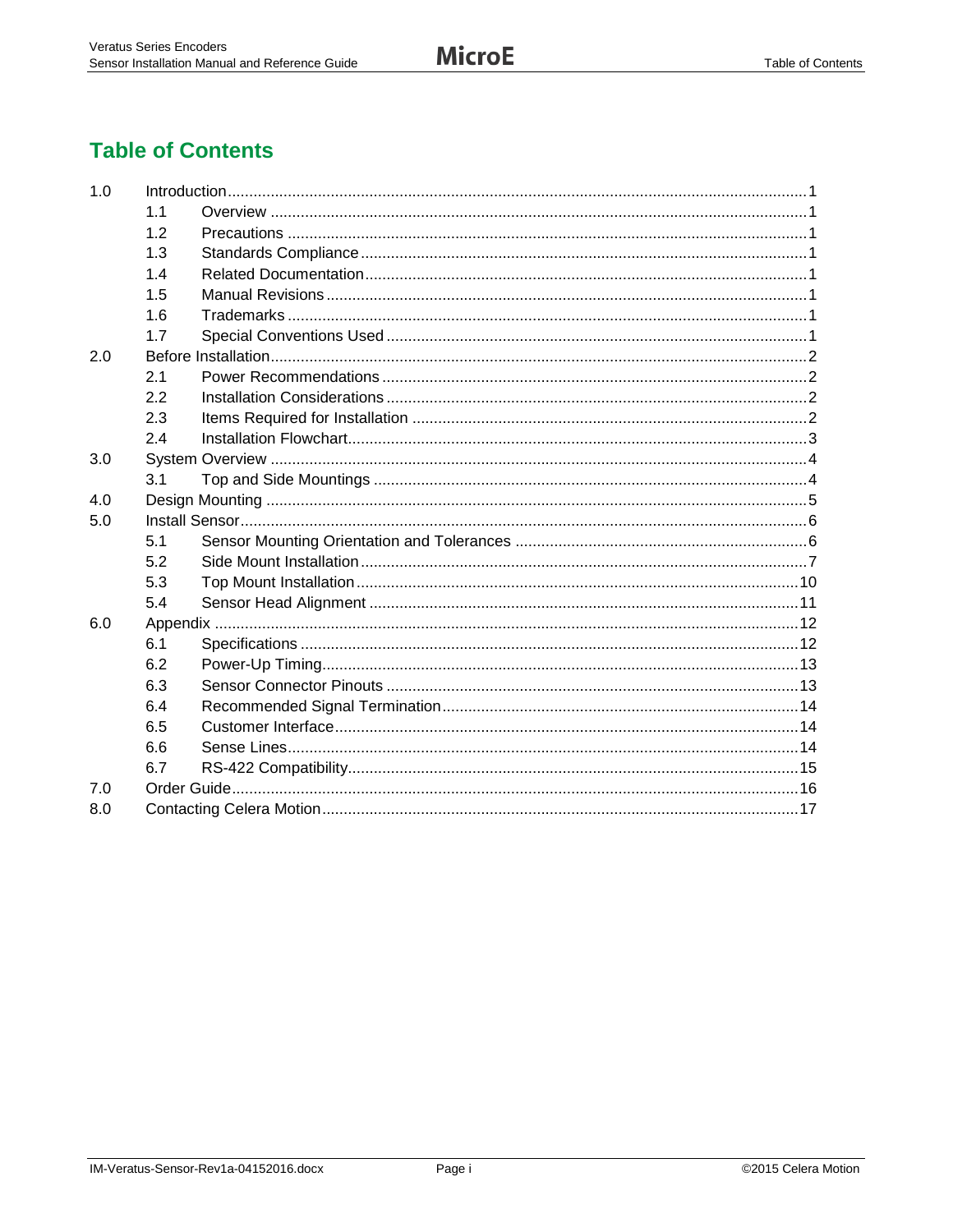# <span id="page-2-0"></span>**1.0 Introduction**

# <span id="page-2-1"></span>**1.1 Overview**

The instructions in this manual apply to the following Veratus Series Encoders models:

• Model VIA Standard Atmospheric Incremental Encoder

## <span id="page-2-2"></span>**1.2 Precautions**



- 1. Follow standard ESD precautions. Turn **power to off** before connecting the sensor.
- 2. **Do not touch** electrical pins without static protection such as a grounded wrist strap.

## **1.3 Standards Compliance**

<span id="page-2-3"></span>Veratus Series Encoders are RoHS and RoHS2 compliant; CE compliance pending.  $RoHS$ 

## <span id="page-2-4"></span>**1.4 Related Documentation**

- Veratus Series Encoders Data Sheet
- Veratus Series Encoders Interface Drawings
- Veratus Series Encoders Tape and Glass Scales Installation Manual

## <span id="page-2-5"></span>**1.5 Manual Revisions**

| /ersion   | Date       | <b>Notes</b>            |
|-----------|------------|-------------------------|
| -<br>Rev. | 10/20/2015 | .<br>Release<br>Initial |

#### <span id="page-2-6"></span>**1.6 Trademarks**

Veratus is a registered trademark of MicroE Systems®.

## <span id="page-2-7"></span>**1.7 Special Conventions Used**

The following symbols *may* be used in this document.

| <b>Symbol</b>          | <b>Description</b>                                                                                          |
|------------------------|-------------------------------------------------------------------------------------------------------------|
|                        | Warning or caution: potential damage to parts.                                                              |
|                        | Instructions show correct method.                                                                           |
|                        | Instructions show example of incorrect method.                                                              |
| <b>See Section 2.2</b> | Single click with the mouse on these highlighted references<br>to jump to specified places in instructions. |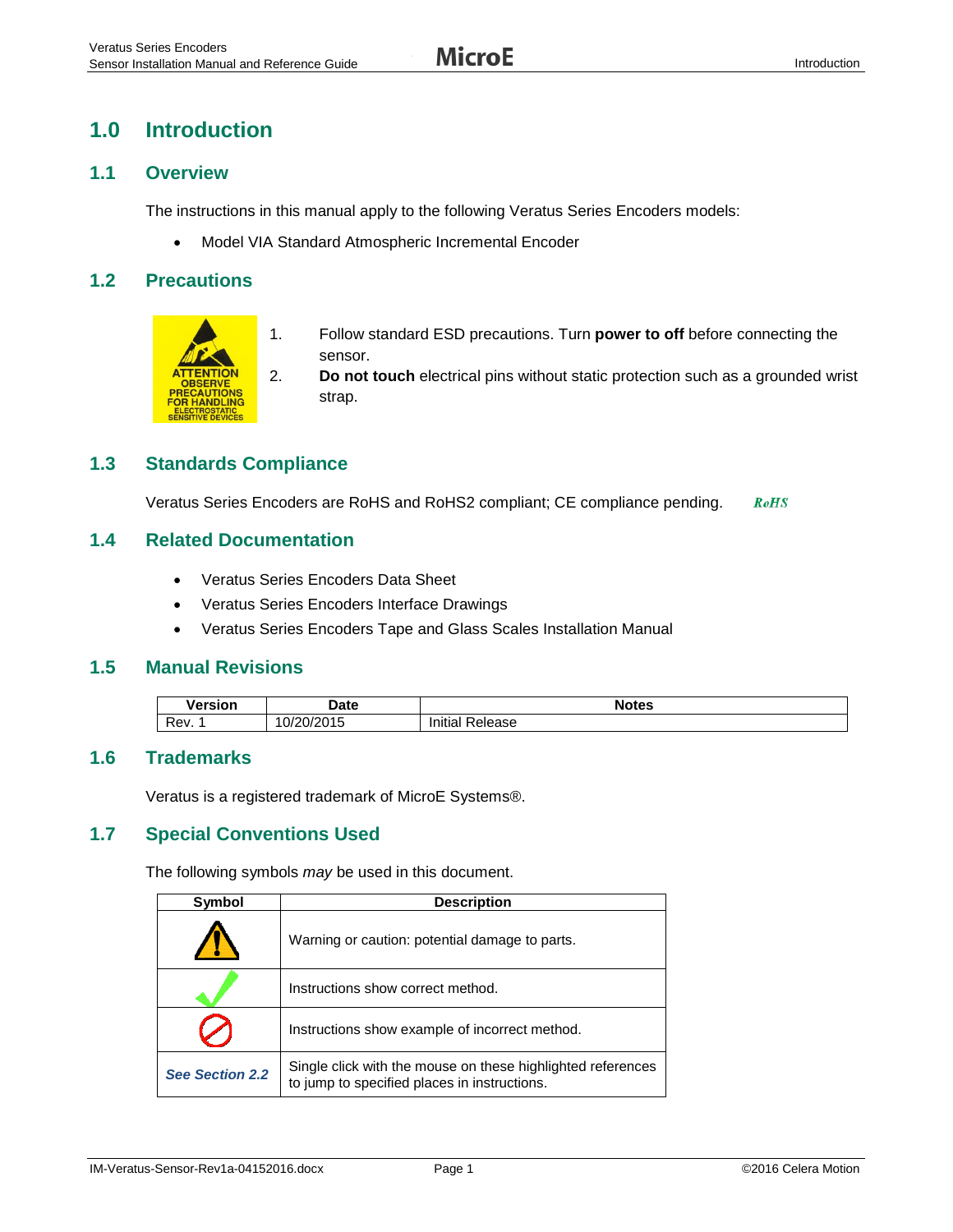# <span id="page-3-0"></span>**2.0 Before Installation**

Review the items in this section prior to installing the encoder.

### <span id="page-3-1"></span>**2.1 Power Recommendations**

A 5.0Vdc  $\pm$  0.25Vdc power supply is recommended at the input connector:

- For cable lengths ≤ 5m, simply strap the 5V\_Sense with the 5V and the Com\_Sense and Com wires together per paragraph 6.6
- The sense wires can be used to increase the power supply voltage for cable lengths > 5m to accommodate for cable voltage drop either by connecting them directly to the sense terminals on the power supply or by using them to measure the voltage at the encoder end of the cable
	- o The encoder will operate and meet all specifications when the voltage at the sense lines is between 4.2Vdc and 5.5Vdc (with the sense lines not strapped to 5V and Com)
	- o The sense wires are the same wire gage as the 5V and Com wires and thus will halve the voltage drop when they are strapped together
	- o Always strap the sense lines together, to minimize cable drop, if they are not connected directly to the power supply's sense inputs
- The LED will indicate solid red when the power supply voltage is outside the encoder's operating range (4.2Vdc to 5.5Vdc at the encoder end of the cable)

## <span id="page-3-2"></span>**2.2 Installation Considerations**

The Veratus encoder is a precision electronic instrument. It has been designed to function in a wide range of applications and environments. To take full advantage of the Veratus design, allow easy access to the sensor for service and/or replacement. For optimal performance and reliability:

- DO follow standard ESD precautions while handling the sensor.
- DO allow proper clearance for sensor head alignment.
- DO follow setup and alignment instructions for the encoder system.
- DO, where possible, install the scales in an inverted or vertical position to minimize accumulation of dust.
- DO NOT store sensors in an uncontrolled environment.
- DO NOT electrically overstress the sensor (power supply ripple/noise).
- DO NOT intentionally "hot swap" the sensor if the device is energized.

### <span id="page-3-3"></span>**2.3 Items Required for Installation**

In addition to the items identified in *Section [3.0](#page-5-0) [System Overview,](#page-5-0)* you will need the following items available for installation:

| ltem                                                         |
|--------------------------------------------------------------|
| $Z$ -height spacer shim <sup>1</sup>                         |
| Screwdriver                                                  |
| Finger Cots or talc-free gloves                              |
| Acetone or isopropyl alcohol                                 |
| Lint-free cotton cloths or wipes                             |
| Epoxy, non-conductive <sup>2</sup>                           |
| Stick and disposable surface for stirring epoxy <sup>2</sup> |

**Notes:**

- 1. Included with sensor.
- 2. Not required for all installations.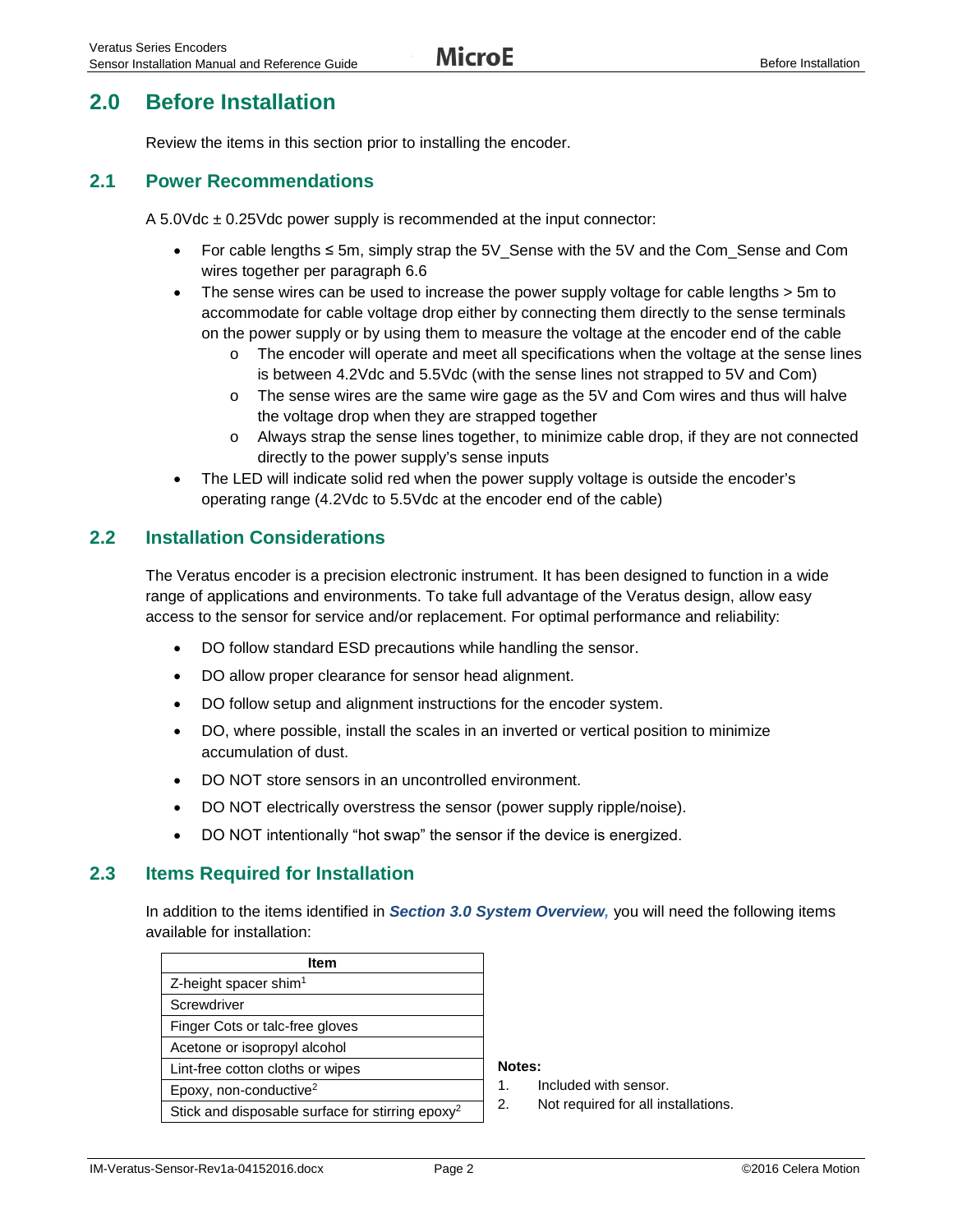# <span id="page-4-0"></span>**2.4 Installation Flowchart**

The following flowchart shows the main steps in sensor installation and alignment.

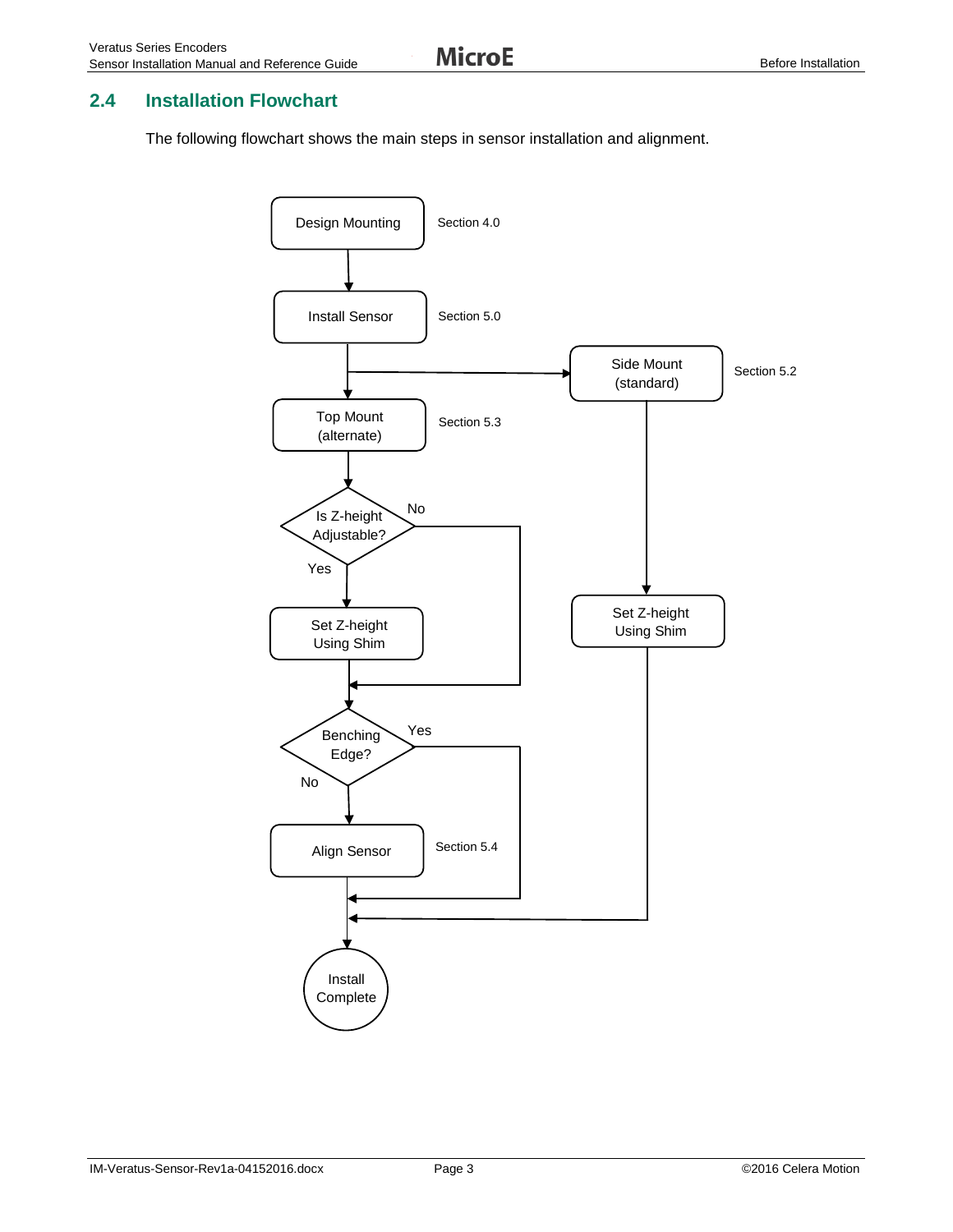# <span id="page-5-0"></span>**3.0 System Overview**

This section identifies parts for the encoder installation. Use the information in this section to design the mounting scheme for the sensor. Refer to the Veratus Series Encoders interface drawings for details.



# **3.1 Top and Side Mountings**

<span id="page-5-1"></span>The sensor can be mounted in a top mount or side mount orientation directly to customer's bracket or equivalent surface using two mounting screws.



#### **Recommended Customer Required Parts**

The following parts or their equivalents are recommended for the top or side mount mechanical mounting of the Veratus sensor.

| Item                      | <b>Mounting Scheme</b>                                                                                                                                                                                               |  |  |  |  |
|---------------------------|----------------------------------------------------------------------------------------------------------------------------------------------------------------------------------------------------------------------|--|--|--|--|
| $M2.5$ Screws $(2)$       | M2.5 tapped holes (side or top mount).                                                                                                                                                                               |  |  |  |  |
| M <sub>2</sub> Screws (2) | Use M2.5 tapped holes as through holes (recommended for side mount only).                                                                                                                                            |  |  |  |  |
|                           | Note: Screw length should extend into the sensor body at least 6 mm. This will<br>accommodate the countersink of 2.3 mm and provide enough threads to make<br>a secure connection without stripping the sensor body. |  |  |  |  |
| Z-height Shim Spacers     | Two disposable shims for installing sensor (included with<br>sensor) for:<br>Tape scale install<br>Glass scale install                                                                                               |  |  |  |  |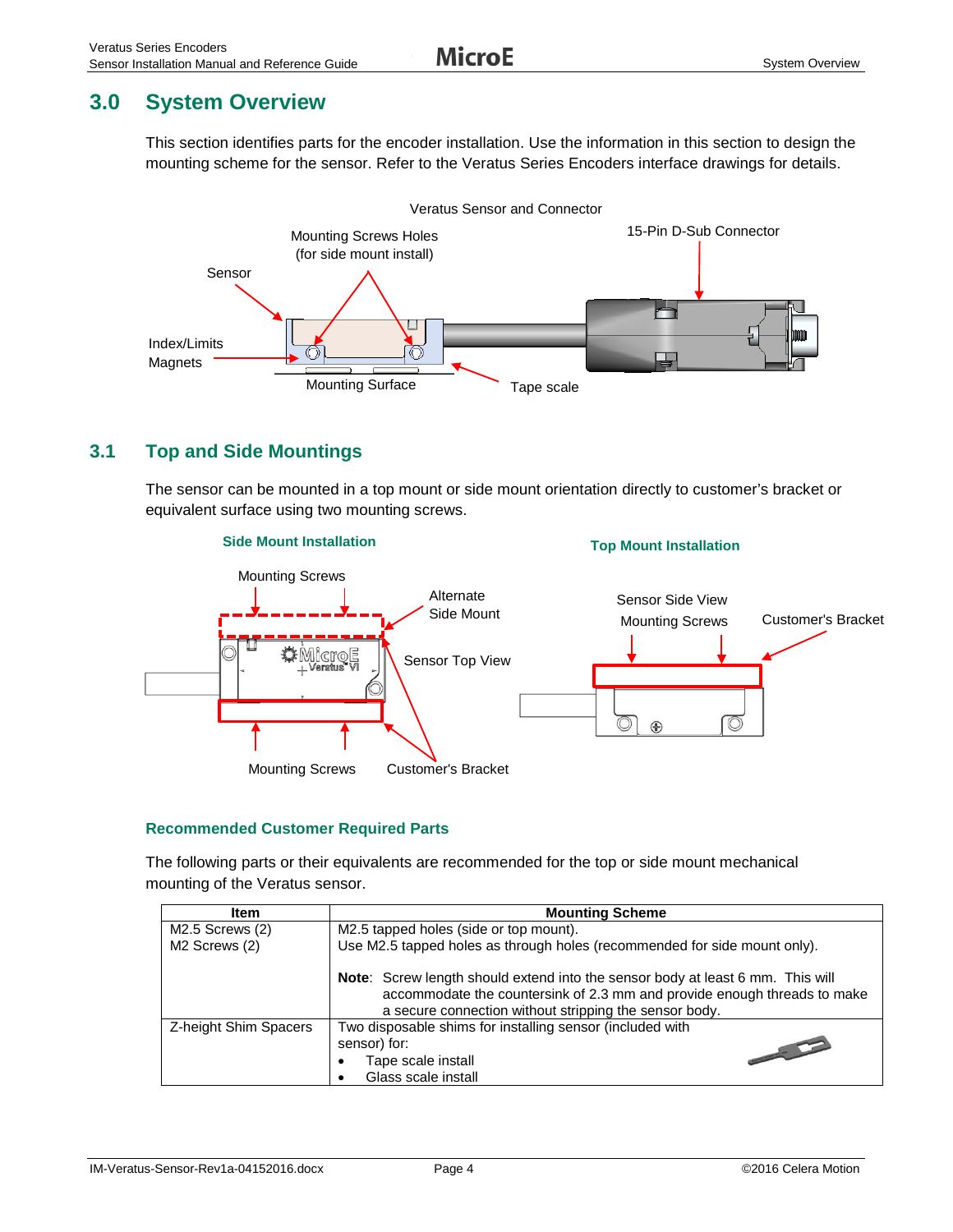# <span id="page-6-0"></span>**4.0 Design Mounting**

This section contains instructions for designing the mounting scheme for installing the sensor in both top and side mountings. A benching edge is recommended to locate the sensor to meet mechanical mounting tolerances. Refer to the interface drawings for recommended location and height of edge.

#### **Top Mount Installation**

Due to clearances beneath the sensor, use only the top surface (opposite the sensor optic) as reference.



#### **Side Mount Installation**

 $2x$  $M$ <br> $M$ 2.5X0.45 - 6H THRU ALL<br> $\Box \emptyset$ 3X  $\overline{\mathbb{V}}$ 2.3 STATUS LED ALIGN WITH INDEX -OPTICAL CENTERLINE ANYWHERE WITHIN THIS AREA зi NEGATIVE LIMIT/<br>INDEX MAGNET  $-15.5$  $\overline{2}$  $-28.2$ NEGATIVE LIMIT/<br>INDEX MAGNET  $.7.5$ ा O ò **‡**MicroE Q Ю  $\Theta$ (О  $\circ$  $\overline{D}$  $-10-$ NEGATIVE LIMIT<br>TRIGGER POINT  $3.8$  $3.8 \pm 0.5$ 3  $14.3$ **B**  $\overline{\mathsf{c}}$  $\frac{1}{2}$  0.3 D l8 -positive<br>Limit<br>Magnet (YAW TOLERANCE 0.5<sup>\*</sup>) 2X Ø 2 THRU ALL  $-05/100$ POSITIVE LIMIT<br>TRIGGER POINT Reference Surfaces

Use Datum B or the opposite long edge as reference.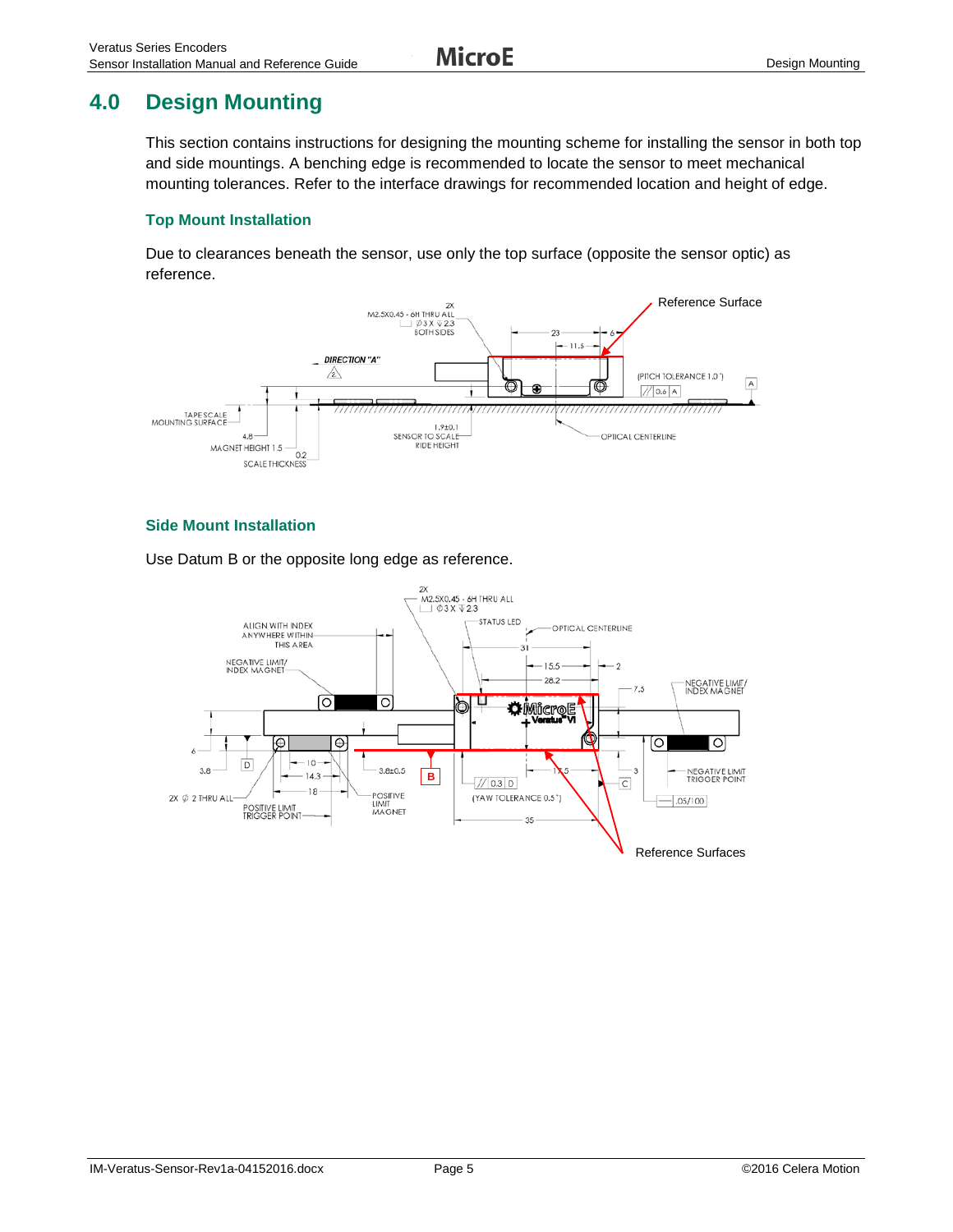# <span id="page-7-0"></span>**5.0 Install Sensor**

**Note**: Scale and magnets must be installed before installing the sensor. Refer to the *Veratus Series Encoders Tape and Glass Scales Installation Manual* for instructions.



The side mount orientation is the preferred method of installing the sensor since it provides for critical benching and easy access.

# <span id="page-7-1"></span>**5.1 Sensor Mounting Orientation and Tolerances**

Refer to the following specifications when installing and aligning the Veratus sensor. Use for both top and side mountings.

# **Orientation**<br> **Alignment Axes**



#### **Tolerances**

| <b>Veratus Series Encoders</b>     |                            |  |  |
|------------------------------------|----------------------------|--|--|
| <b>Sensor Alignment Tolerances</b> |                            |  |  |
| Axis                               | <b>Alignment Tolerance</b> |  |  |
|                                    | Direction of Motion        |  |  |
|                                    | $± 500 \mu m$              |  |  |
| 7                                  | $± 100 \mu m$              |  |  |
| $\theta X$                         | $\pm 0.5^{\circ}$          |  |  |
| θY                                 | $± 1.0^{\circ}$            |  |  |
| θ7                                 | $\pm 0.5^{\circ}$          |  |  |

**Note**: Tolerance for each axis is specified independently, assuming nominal alignment in other axes.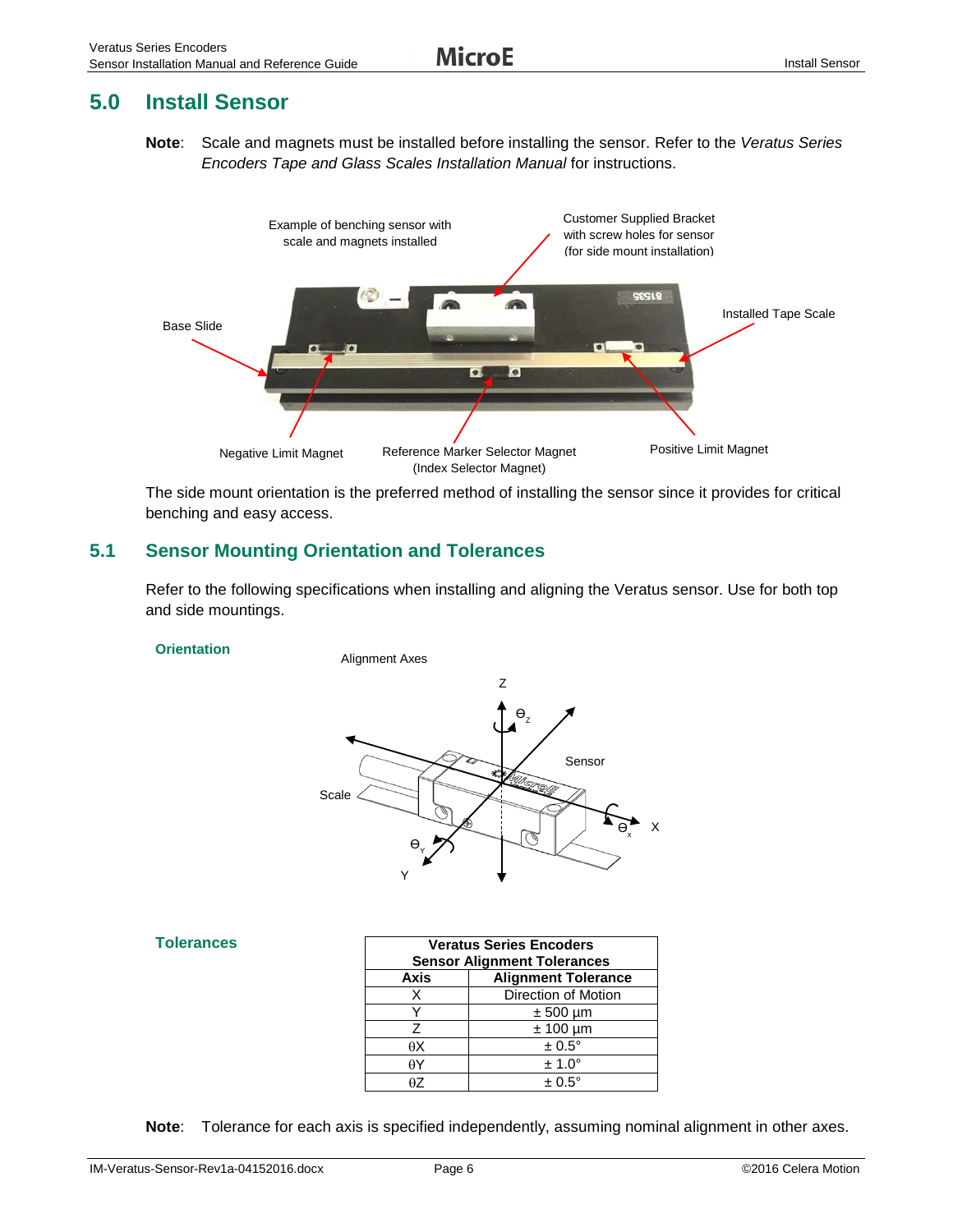**MicroE** 

## <span id="page-8-0"></span>**5.2 Side Mount Installation**

(Standard mounting orientation)

Refer to the Veratus Series Encoders interface drawings for details for sensor installation. Refer to sensor information in *Section [3.0](#page-5-0) [System Overview](#page-5-0)*.

|--|--|--|--|--|

Side View of Sensor

**Note**: A scale must be installed before installing the sensor. Refer to the *Veratus Series Encoders Tape and Glass Scales Installation Manual*.

**Note**: The sensor may be powered during this procedure.

Perform the following steps to install sensor in a side mount orientation.

| <b>Step</b>      | <b>Action</b>                                                                                                                                                                                                        |
|------------------|----------------------------------------------------------------------------------------------------------------------------------------------------------------------------------------------------------------------|
| $\overline{1}$ . | Insert two M2.5 screws to attach sensor and secure loosely. Refer to the interface drawings to<br>ensure that the sensor is oriented correctly to the scale.                                                         |
|                  | Note: Screw length should extend into the sensor body at least 6 mm. This will accommodate<br>the countersink of 2.3 mm and provide enough threads to make a secure connection<br>without stripping the sensor body. |
|                  | Insert mounting screws (2).                                                                                                                                                                                          |
|                  |                                                                                                                                                                                                                      |
|                  | Attach screws loosely. Do not tighten.                                                                                                                                                                               |
|                  | 81535<br>$-10$                                                                                                                                                                                                       |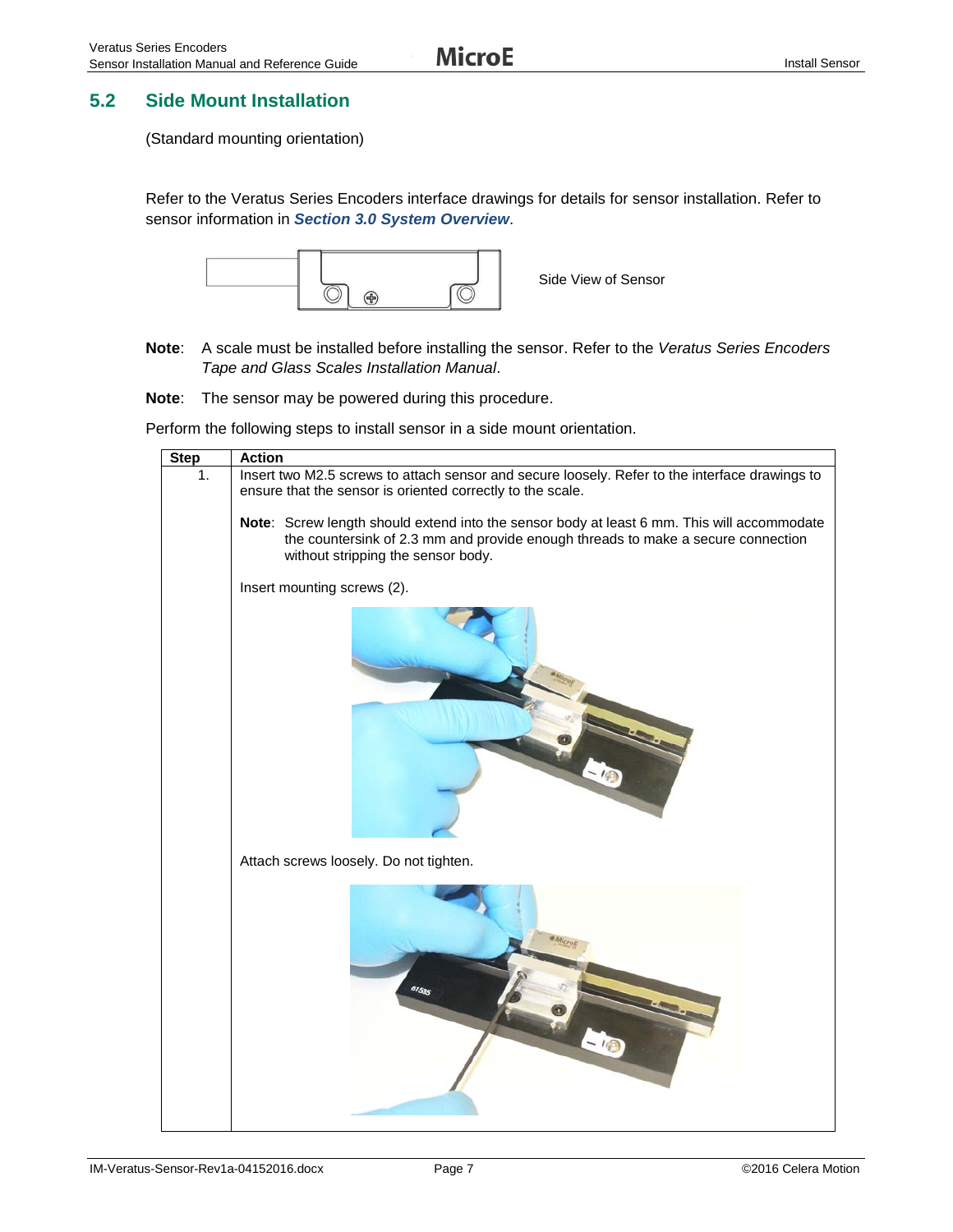**MicroE** 

| <b>Step</b>      | <b>Action</b>                                                                                                                                                                                    |
|------------------|--------------------------------------------------------------------------------------------------------------------------------------------------------------------------------------------------|
| 2.               | Z-height:                                                                                                                                                                                        |
|                  | If Z-height is adjustable, then use the Z-height Shim Spacer to verify proper Z-height<br>$\bullet$<br>distance between the bottom surface of the sensor and the top of the scale is as follows: |
|                  | For tape scales: $1.9$ mm $+/-$ 0.1 mm                                                                                                                                                           |
|                  | For linear or rotary glass scales: see interface drawing for glass scales                                                                                                                        |
|                  | Shim Spacer                                                                                                                                                                                      |
|                  |                                                                                                                                                                                                  |
| $\overline{3}$ . | If Z-height is not adjustable, then go to Step 6.<br>Place shim between the bottom of the sensor head and the top of the scale and press down in                                                 |
|                  | the Z-axis. Make sure to choose a location where the magnets do not interfere with the shim.                                                                                                     |
|                  | Gently press the sensor and the shim against                                                                                                                                                     |
|                  | the top of the tape scale in the Z-axis.                                                                                                                                                         |
|                  | M2.5X0.45 - 6H THRU ALL                                                                                                                                                                          |
|                  | $\Box$ Ø3X $\overline{v}$ 23<br><b>BOTH SIDES</b>                                                                                                                                                |
|                  | $-11.5$<br><b>DIRECTION "A"</b>                                                                                                                                                                  |
|                  | $\sqrt{2}$<br>(PITCH TOLERANCE 1.0")<br> A <br>Θ                                                                                                                                                 |
|                  | 0.6A                                                                                                                                                                                             |
|                  | TAPE SCALE<br>MOUNTING SURFACE<br>$1.9 + 0.1$                                                                                                                                                    |
|                  | SENSOR TO SCALE<br>4.8<br>OPTICAL CENTERLINE<br><b>RIDE HEIGHT</b><br>MAGNET HEIGHT 1.5<br>0.2                                                                                                   |
|                  | <b>SCALE THICKNESS</b>                                                                                                                                                                           |
|                  |                                                                                                                                                                                                  |
|                  | Shim can be inserted either parallel or perpendicular to the scale. The shim features cut-outs                                                                                                   |
|                  | that allow the signal level to be monitored during sensor mounting.                                                                                                                              |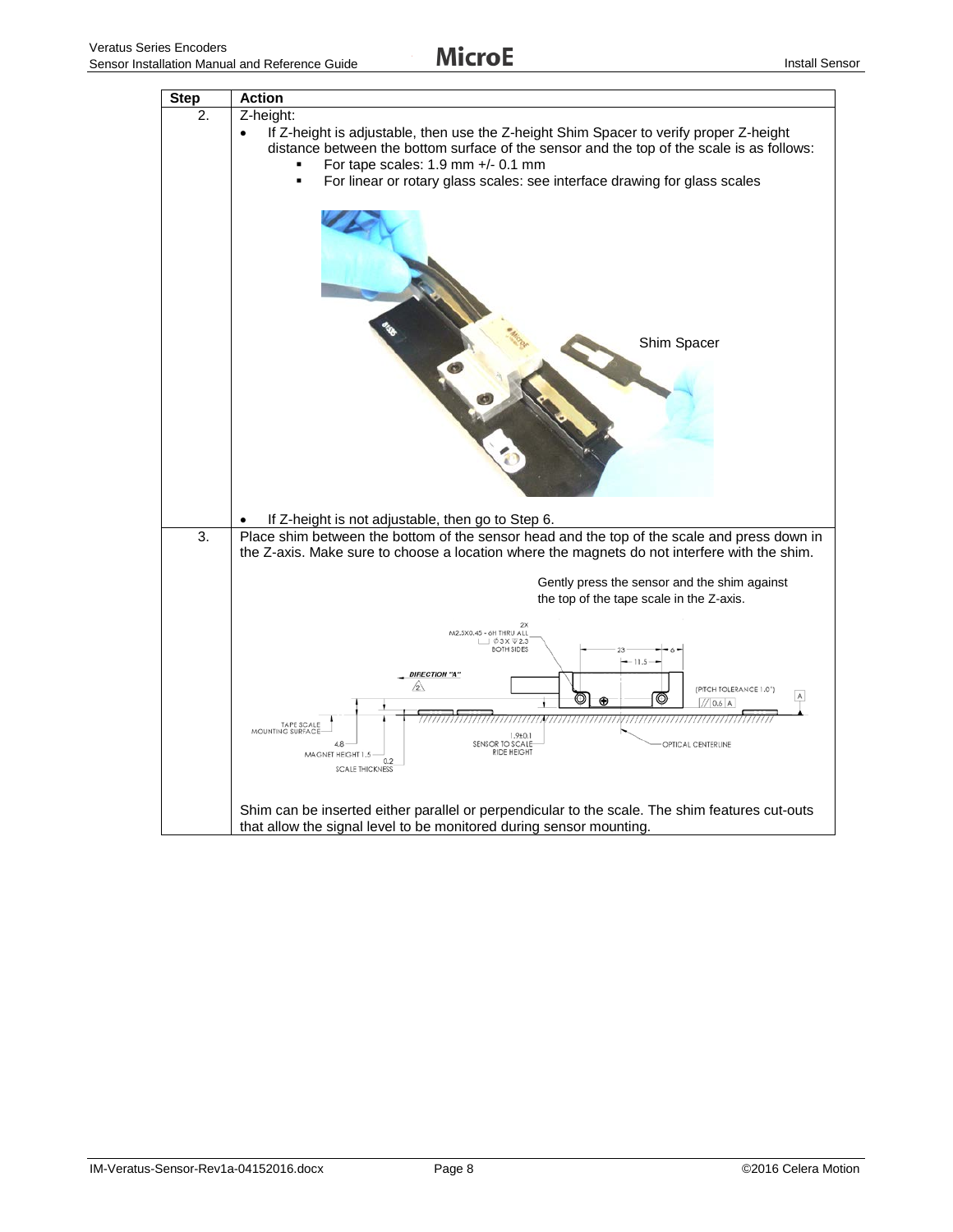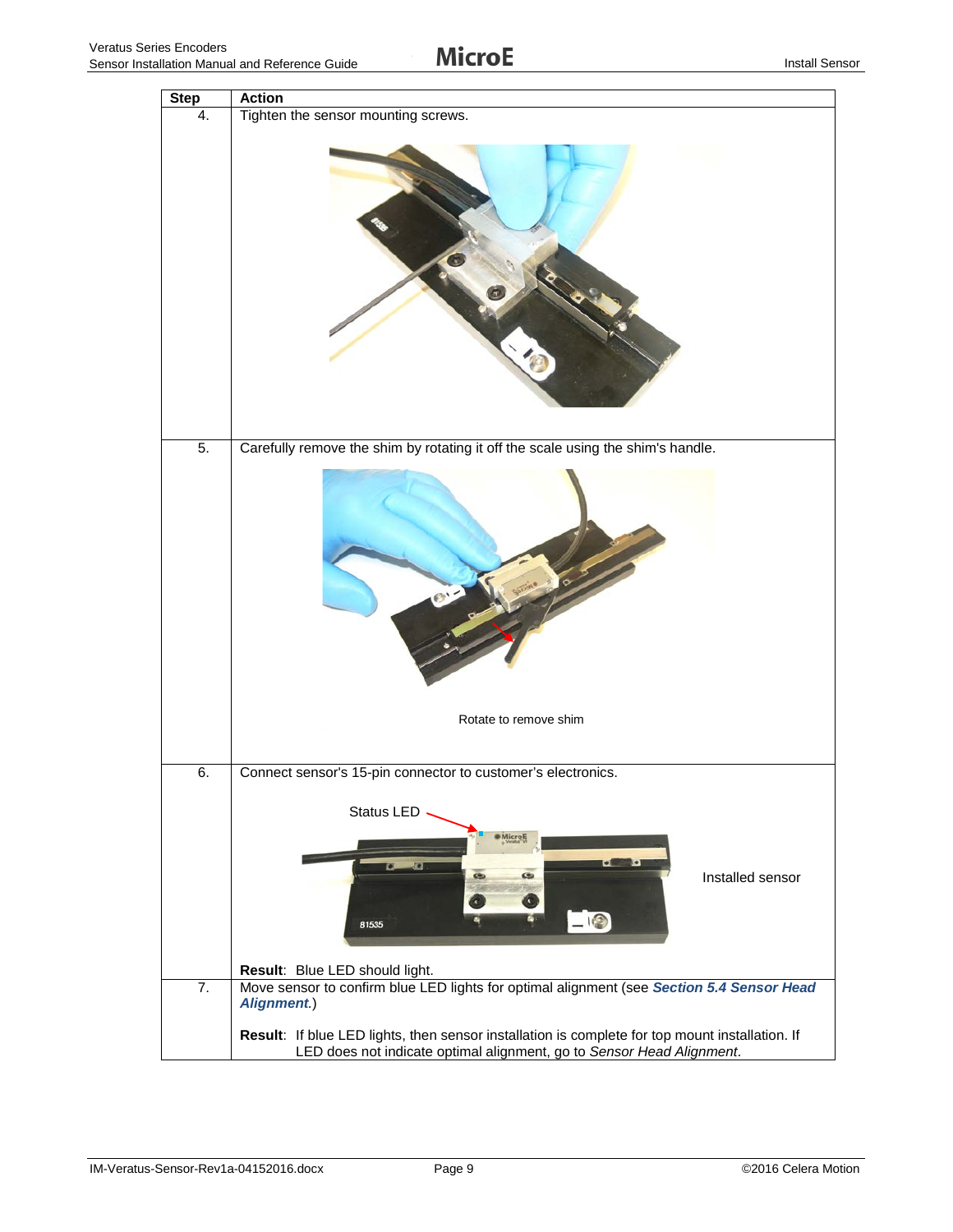## <span id="page-11-0"></span>**5.3 Top Mount Installation**

#### (Alternate mounting orientation)

Refer to the Veratus interface drawings for details for sensor installation. Also refer to sensor information in *Section [3.0](#page-5-0) [System Overview](#page-5-0)* and see *Section [5.2](#page-8-0) [Side Mount Installation](#page-8-0)* for some related details.



Top view of sensor

#### **Note**: A scale must be installed before installing the sensor. Refer to the *Veratus Series Encoders Tape and Glass Scales Installation Manual*.

**Note**: The sensor may be powered during this procedure.

Perform the following steps to install sensor in top mount orientation.

| <b>Step</b>      | <b>Action</b>                                                                                                                                                                                                                                                                                                                                                            |  |  |
|------------------|--------------------------------------------------------------------------------------------------------------------------------------------------------------------------------------------------------------------------------------------------------------------------------------------------------------------------------------------------------------------------|--|--|
| 1.               | Insert two M2.5 screws to attach sensor and secure loosely. Do not tighten. Refer to the<br>interface drawings to ensure that the sensor is oriented correctly to the scale.                                                                                                                                                                                             |  |  |
|                  | Note: Screw length should extend into the sensor body at least 6 mm. This will<br>accommodate the countersink of 2.3 mm and provide enough threads to make a                                                                                                                                                                                                             |  |  |
|                  | secure connection without stripping the sensor body.                                                                                                                                                                                                                                                                                                                     |  |  |
| 2.               | Z-height:<br>If Z-height is adjustable, then use the Z-height Shim Spacer to verify proper Z-height<br>distance between the bottom surface of the sensor and the top of the scale is as follows:<br>For tape scales: 1.9 mm +/- 0.1 mm<br>For linear or rotary glass scales: see interface drawing for glass scales<br>If Z-height is not adjustable, then go to Step 6. |  |  |
| 3.               | Place shim between the bottom of the sensor head and the top of the scale and press down in<br>the Z-axis.<br>Gently press the sensor and the mounting                                                                                                                                                                                                                   |  |  |
|                  | against the top of the tape scale in the Z-axis.                                                                                                                                                                                                                                                                                                                         |  |  |
|                  | M2.5X0.45 - 6H THRU ALL<br>$\downarrow$ Ø3X $\nabla$ 2.3<br><b>BOTH SIDES</b><br>$-11.5$<br><b>DIRECTION "A"</b><br>$\sqrt{2}$<br>(PITCH TOLERANCE 1.0")<br>Θ<br>// 0.6 A<br><b>TAPE SCALE</b><br><b>MOUNTING SURFACE</b><br>$1.9 \pm 0.1$<br>SENSOR TO SCALE<br>OPTICAL CENTERLINE<br>4.8<br>RIDE HEIGHT<br>MAGNET HEIGHT 1.<br>0.2<br><b>SCALE THICKNESS</b>           |  |  |
|                  | Shim can be inserted either parallel or perpendicular to the scale. The shim features cut-outs                                                                                                                                                                                                                                                                           |  |  |
|                  | to allow the signal level to be monitored during sensor mounting.                                                                                                                                                                                                                                                                                                        |  |  |
| 4.               | Tighten the sensor bracket in the Z-axis.                                                                                                                                                                                                                                                                                                                                |  |  |
| 5.               | Carefully remove the shim by rotating it off the scale using the shim's handle.                                                                                                                                                                                                                                                                                          |  |  |
| 6.               | Connect sensor's 15-pin connector to customer's electronics.                                                                                                                                                                                                                                                                                                             |  |  |
| $\overline{7}$ . | Move sensor to confirm blue LED lights for optimal alignment (see Section 5.4 Sensor Head<br>Alignment).                                                                                                                                                                                                                                                                 |  |  |
|                  | Result: If blue LED lights, then sensor installation is complete for top mount installation. If<br>LED does not indicate optimal alignment, go to Section 5.4 Sensor Head Alignment                                                                                                                                                                                      |  |  |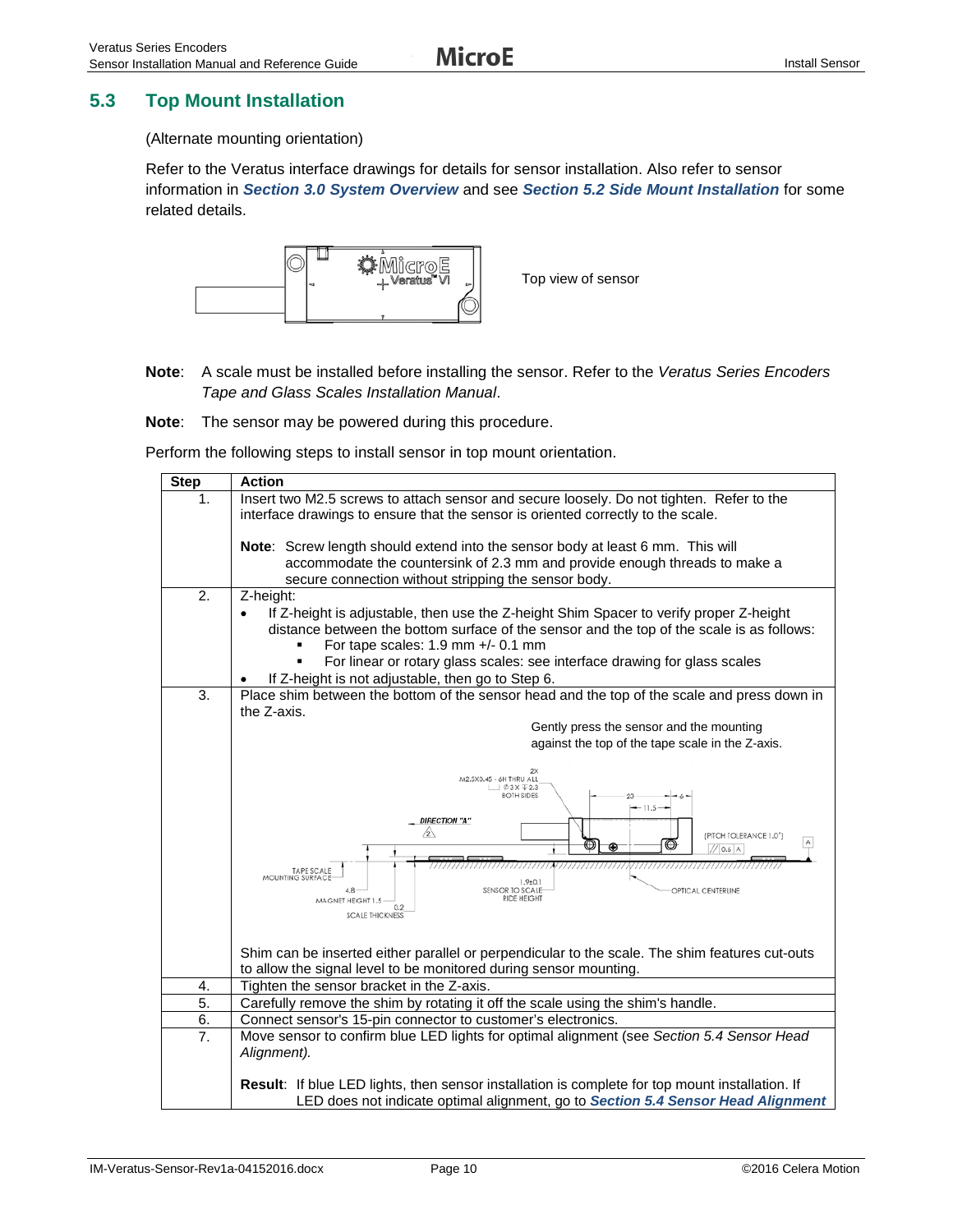# <span id="page-12-0"></span>**5.4 Sensor Head Alignment**

Alignment is positioning of the sensor with respect to the scale to achieve proper signal strength from the count track and the index track. Proper sensor alignment may require minor adjustments to the sensor position with respect to the scale.

Sensor alignment can be performed easily using the sensor's Status LED indicator, which displays sensor alignment status as follows:

|                   | <b>LED Color</b> | <b>System Status</b>                                                                                                                                                                                                                                                            |
|-------------------|------------------|---------------------------------------------------------------------------------------------------------------------------------------------------------------------------------------------------------------------------------------------------------------------------------|
|                   | <b>Blue</b>      | Optimal alignment:<br>Optimal position signal with minimum power consumption<br>Encoder system meets specification                                                                                                                                                              |
|                   | Green            | Good alignment:<br>Optimal position signal at specified power consumption<br>Encoder system meets specification.                                                                                                                                                                |
|                   | Yellow           | Alignment could be improved but fully operational:<br>Sensor is reading position with marginal signal strength.<br>Encoder system functions but vector magnitude may not be 1 Vpp and<br>SDE may exceed specification.                                                          |
| <b>Status LED</b> | Red              | Sensor fault:<br>Sensor is reading position with weak signal strength, or<br>Power supply is less than 4.2 V, or<br>Power supply is greater than 5.5 V, or<br>Sensor moving faster than 5.8 m/s.<br>Encoder system may not function properly.<br>Alarm signal will be asserted. |

#### **Align Sensor (only if no benching edge)**

Perform the following steps to align the sensor:

| <b>Step</b>      | <b>Action</b>                                                                                                                                                                                                                                                                                                                                                                                                                                                                                                                                                                             |
|------------------|-------------------------------------------------------------------------------------------------------------------------------------------------------------------------------------------------------------------------------------------------------------------------------------------------------------------------------------------------------------------------------------------------------------------------------------------------------------------------------------------------------------------------------------------------------------------------------------------|
| 1.               | Apply power to sensor if not already powered on.                                                                                                                                                                                                                                                                                                                                                                                                                                                                                                                                          |
| 2.<br>3.         | Optimal alignment:<br>Ensure that the sensor's mounting screws are loosely tightened.<br>Slowly move the sensor by allowing it to slide on the mounting surface until the Status<br>٠<br>LED illuminates blue, which indicates optimal alignment.<br>Check LED through full range of motion of the sensor (see System Status table above).<br>$\bullet$<br>Tighten the mounting screws when optimal alignment is achieved.<br>If optimal alignment is not achieved (blue LED illuminates), re-check Z-height:<br>For a side mount installation, go to Steps 2 through 5 on pages 8 and 9. |
|                  | For a top mount installation, go to Steps 2 through 5 on page 10.<br>After Z-height is re-adjusted, confirm optimal alignment and continue to Step 4.                                                                                                                                                                                                                                                                                                                                                                                                                                     |
| $\mathbf{4}$ .   | Confirm that the blue LED flashes brightly when passing over the index. If not, readjust the<br>sensor in the Y direction and repeat the above procedure starting at Step 2 above.                                                                                                                                                                                                                                                                                                                                                                                                        |
| $\overline{5}$ . | Confirm limit magnets:<br>Confirm that blue LED blinks at a regular interval (4 Hz) over the Positive Limit Magnet.<br>Confirm that blue LED blinks at a regular interval (2 Hz) over the Negative Limit Magnet.<br>٠                                                                                                                                                                                                                                                                                                                                                                     |
| 6.               | When alignment is completed, tighten the two sensor mounting screws.                                                                                                                                                                                                                                                                                                                                                                                                                                                                                                                      |
| 7.               | Confirm that the LED remains blue over the full range of motion.                                                                                                                                                                                                                                                                                                                                                                                                                                                                                                                          |
| 8.               | If the sensor is not aligned over the entire range of motion:<br>Loosen the sensor mounting screws and repeat this procedure starting at Step 1.                                                                                                                                                                                                                                                                                                                                                                                                                                          |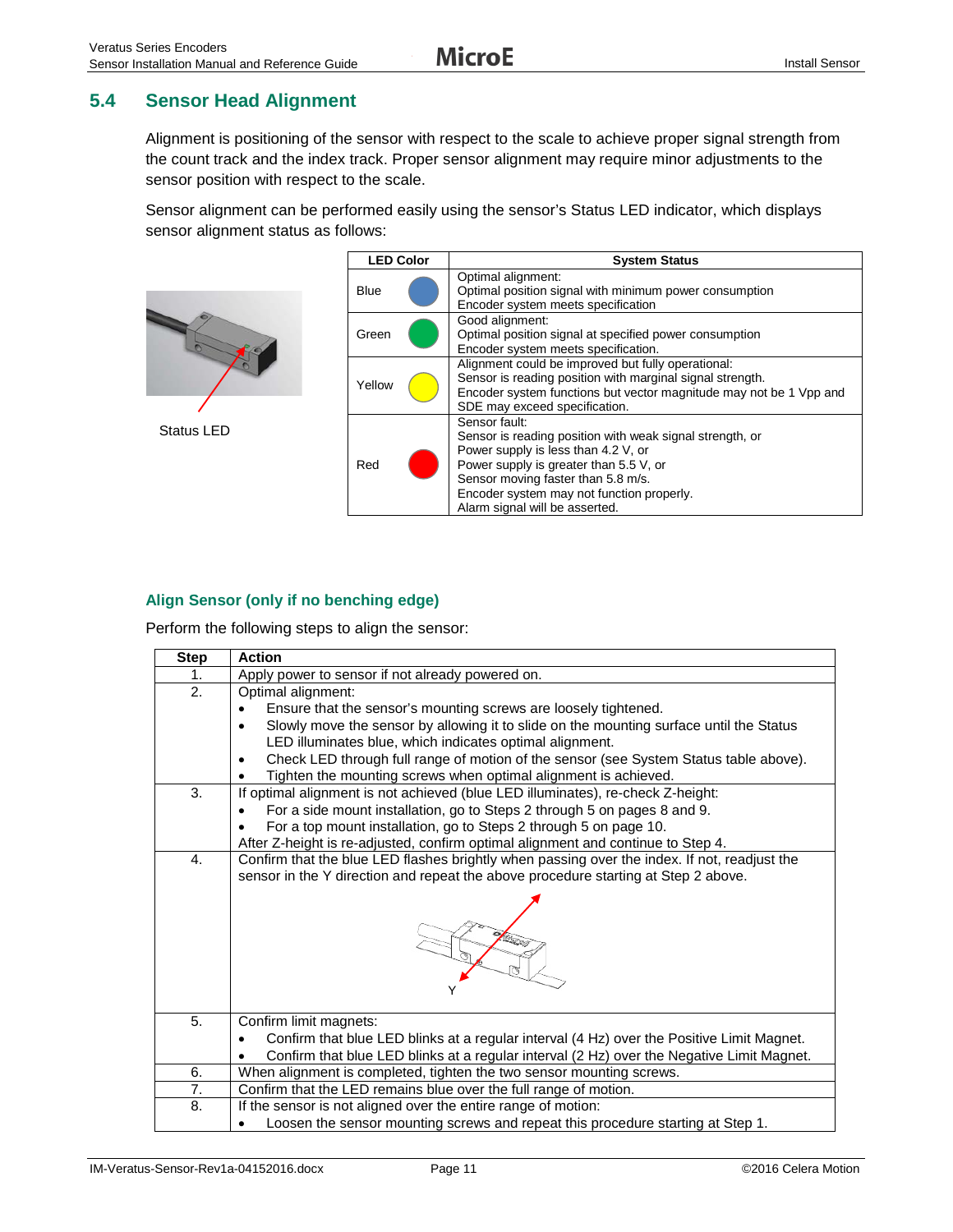| Step | <b>Action</b>                                                                                                                            |  |  |  |  |  |
|------|------------------------------------------------------------------------------------------------------------------------------------------|--|--|--|--|--|
|      | Confirm that the scale has been installed parallel to the motion axis and that the LED<br>remains blue through the full range of motion. |  |  |  |  |  |
|      | <b>Result:</b> The LED remains blue throughout travel and flashes over the Index.                                                        |  |  |  |  |  |

# <span id="page-13-0"></span>**6.0 Appendix**

# <span id="page-13-1"></span>**6.1 Specifications**

| <b>System</b>                           |                                                                                                                          | <b>Operating and Electrical Specifications</b>                                                                                                                                                  |  |  |  |  |  |  |
|-----------------------------------------|--------------------------------------------------------------------------------------------------------------------------|-------------------------------------------------------------------------------------------------------------------------------------------------------------------------------------------------|--|--|--|--|--|--|
| <b>Scales</b>                           |                                                                                                                          | Power Supply Current                                                                                                                                                                            |  |  |  |  |  |  |
|                                         | Veratus Series Encoders are compatible with Veratus<br>Tape, Linear Glass, and Rotary Glass scales.                      | AquadB, $5V_{DC} \pm 5\%$ :<br><220 mA with $120Ω$ across A, B, I<br><160 mA with no load                                                                                                       |  |  |  |  |  |  |
| Scale Pitch                             | $20 \mu m$                                                                                                               | <170 mA with 120Ω across Sin/Cos, IW<br>Analog, $5V_{DC} \pm 5\%$ :<br><140 mA with no load<br>$<$ 0.5 s once power >4.5 V<br>Ready Time:                                                       |  |  |  |  |  |  |
| <b>System</b><br><b>Resolution</b>      | 5 µm, 2.5 µm, 1 µm, 0.5 µm, 0.2 µm,<br>$0.1 \,\mu m$ , 50 nm, 20 nm.<br>Analog 1 Vpp<br>$2,000$ CPR $- 75M$ CPR (rotary) | Temperature<br>-20°C to 70°C<br>Operating<br>-20 $^{\circ}$ C to 85 $^{\circ}$ C<br>Storage<br>Humidity                                                                                         |  |  |  |  |  |  |
|                                         | (specify resolution at time of ordering)                                                                                 | Operating<br>10% to 90% RH, non-condensing<br>Up to 85% RH, non-condensing<br>Storage                                                                                                           |  |  |  |  |  |  |
| <b>Accuracy</b>                         |                                                                                                                          | Vibration<br>10 g, 55 Hz to 2 KHz; EN60068-2-6                                                                                                                                                  |  |  |  |  |  |  |
|                                         | $<$ 20 nm RMS $3$<br>SDE:                                                                                                | 50 g; EN 60068-2-7<br>Acceleration                                                                                                                                                              |  |  |  |  |  |  |
| Tape                                    | Linearity:<br>$\leq \pm 3$ µm (max/meter)<br>Slope:<br>$<\pm 50 \mu m/m$                                                 | <b>Outputs</b>                                                                                                                                                                                  |  |  |  |  |  |  |
| <b>Linear Glass</b>                     | SDE:<br>$<$ 20 nm RMS $3$<br>Total Accuracy:<br>$<\pm 2$ µm/m <sup>1</sup>                                               | Analog: Sine/Cosine differential<br>Digital: A-quad-B differential                                                                                                                              |  |  |  |  |  |  |
| <b>Rotary Glass</b>                     | $±2$ arc-seconds <sup>2</sup><br>Total Accuracy:                                                                         | Index: Index Window (analog and 5 µm digital only), 1 LSB (digital<br>2.5 µm and above)                                                                                                         |  |  |  |  |  |  |
| <b>Sensor Size and Weight</b>           |                                                                                                                          | Right and Left Limits single-ended, open collector 24 V compliant<br>Alarm is single-ended open collector                                                                                       |  |  |  |  |  |  |
|                                         | Width<br>Height<br>Length                                                                                                | <b>Signal Levels</b>                                                                                                                                                                            |  |  |  |  |  |  |
| 10.2<br>Dimensions (mm)<br>35.0<br>13.5 |                                                                                                                          | A/B/I (differential): RS-422 compatible<br>A/B/I (single-ended, no termination): High>4.2 V <sub>DC</sub> , Low <0.2 V <sub>DC</sub><br>Sine/Cosine: 1 Vpp across 120 ohm termination, 2 Vpp no |  |  |  |  |  |  |
| Weight                                  | <15 g sensor head<br><30 g/m cable                                                                                       | termination, Common mode voltage 2.0 V <sub>DC</sub><br>Alarm: Pull up to encoder supply voltage maximum                                                                                        |  |  |  |  |  |  |
| Sensor Cable                            | 8 twisted pairs double-shielded,<br>length up to 5 m                                                                     | Limits: Pull up to 24 V maximum                                                                                                                                                                 |  |  |  |  |  |  |

#### **Notes**:

1. 130 mm or less

2. 125 mm diameter, excludes eccentricity

3. Primarily first and second harmonic

#### **Maximum Velocity (Digital)**

Maximum Velocity (before Overspeed Buffer Protection<sup>4</sup>) vs. Interpolation Depth

| <b>Controller Recommended</b>                     | <b>Actual Encoder AgB</b>                     | 5000 | 2500 | 1000 | 500  | 200  | 100  | 50  | 20   | Resolution (nm)            |
|---------------------------------------------------|-----------------------------------------------|------|------|------|------|------|------|-----|------|----------------------------|
| <b>AgB Maximum State Rate</b><br>(MegaStates/Sec) | <b>Maximum State Rate</b><br>(MegaStates/Sec) |      |      | 20   | 40   | 100  | 200  | 400 | 1000 | <b>Interpolation Depth</b> |
| 20                                                | 17.50                                         | 5000 | 5000 | 5000 | 5000 | 3500 | 1750 | 875 | 350  |                            |
| 10                                                | 8.75                                          | 5000 | 5000 | 5000 | 4375 | 1750 | 875  | 437 | 175  | Maximum                    |
| 5                                                 | 4.38                                          | 5000 | 5000 | 4375 | 2187 | 875  | 437  | 218 | 87   | Velocity (mm/s)            |
|                                                   | 1.75                                          | 5000 | 4375 | 1750 | 875  | 350  | 175  | 87  | 35   |                            |
|                                                   | 0.88                                          | 4375 | 2187 | 875  | 437  | 175  | 87   | 43  | 17   |                            |

#### **Notes**4: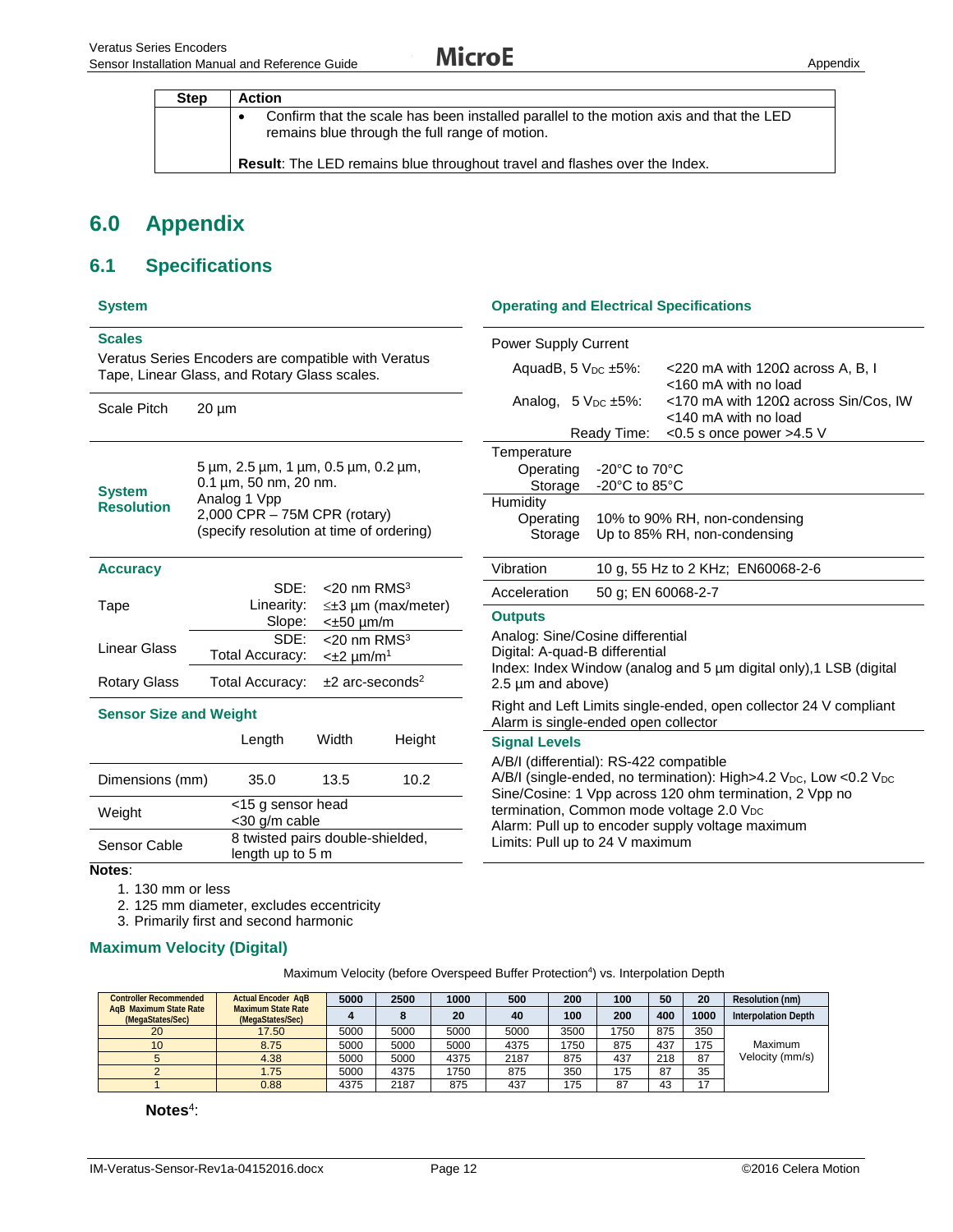- 1. Veratus implements Overspeed Buffer Protection (OBP). No AqB counts are lost for velocities below 5830 mm/s even if the maximum specified state rate is exceeded.
- 2. The ALARM bit sets TRUE at 5.83 m/s, however, Veratus will continue to produce valid AqB outputs up to 7 m/s although accuracy specifications are no longer guaranteed.

#### **Maximum Velocity (Analog)**

Sine/Cosine Vector Magnitude: > 0.5 Vpp at 5 m/s

# <span id="page-14-0"></span>**6.2 Power-Up Timing**

The Veratus encoder will be ready 420 ms after the 5 V supply rises, during which the LED will flash red and the Alarm signal will transition true. The encoder will be ready once the Alarm transitions false per the following chart:



# <span id="page-14-1"></span>**6.3 Sensor Connector Pinouts**

#### **15-Pin Standard Male D-sub Connector Configuration**

**Pin Signals Numbers Digital Analog** 1 NC Cos-<br>2 Com Sin- $\begin{array}{c|c}\n2 & \text{Com} \\
\hline\n3 & \text{Alarm}\n\end{array}$ ⋒ PIN 9 PIN<sub>1</sub> Alarm | Index+ 4 Index- 1 5V 5 B- 5V\_Sense 6 A- Alarm 7 5V Positive Limit 8 5V\_Sense Negative Limit<br>9 Com\_Sense Cos+ 9 Com\_Sense Cos+<br>10 Negative Limit Sin+ Negative Limit Sin+ 11 Positive Limit | Index-**PIN 15**  $\circ$ PIN<sub>8</sub> 12 Index+ Com<br>13 B+ Com\_Se 13 B+ Com\_Sense 14 | A+ | NC 15 | NC | NC NC – No Connect

Manufacturer's Part Number: 15 Pin D-sub Connector

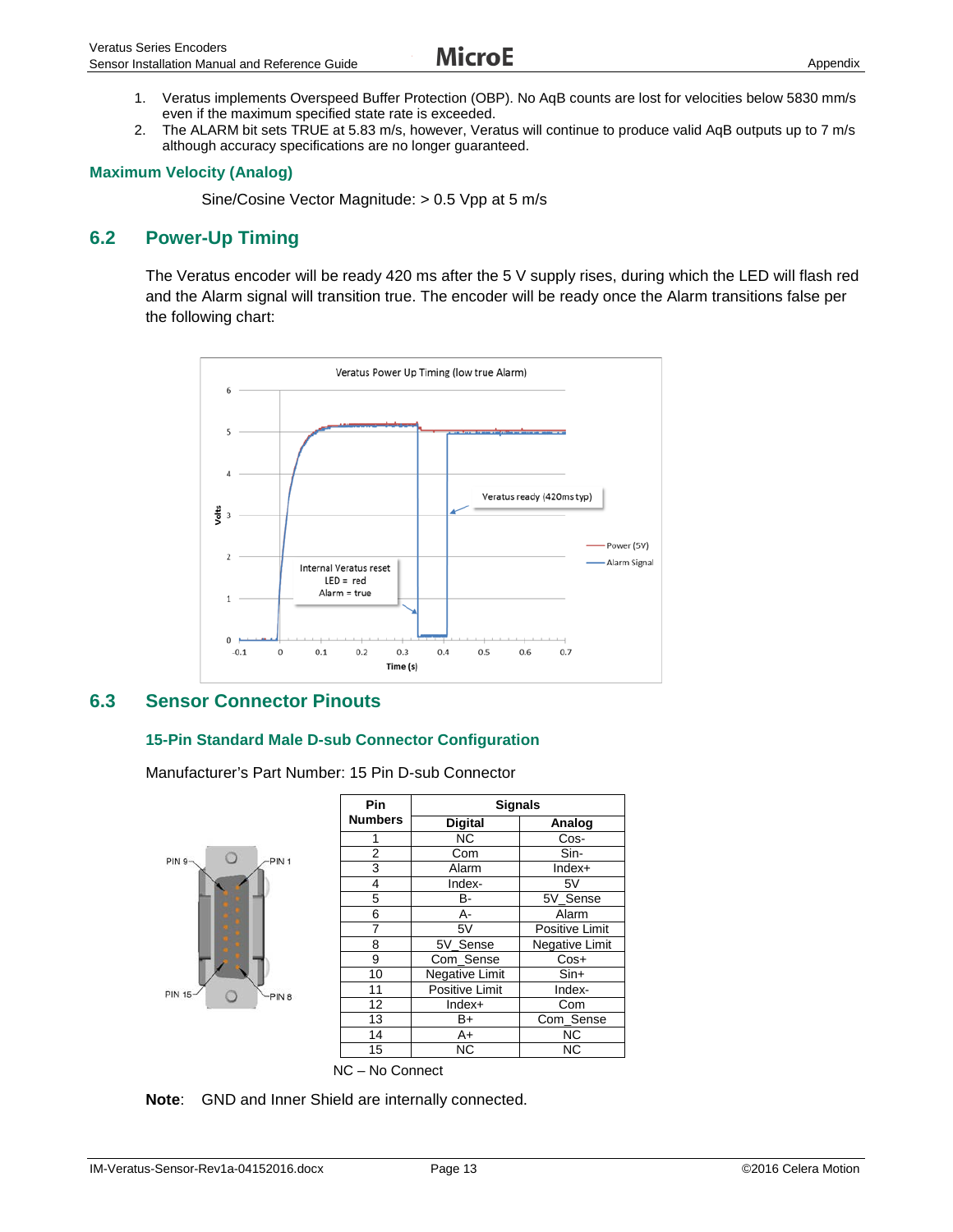# **6.4 Recommended Signal Termination**

<span id="page-15-0"></span>

#### **Alarm and Limit Outputs**

Alarm and limit outputs are open collector circuits that are factory programmable: either Active High or Active Low; specify when ordering. Each circuit requires an external pull-up resistor. See customer-supplied circuit examples below.



#### **Note:** Maximum cable length is 5 m. Contact MicroE Applications Engineering if longer lengths are required.



# <span id="page-15-1"></span>**6.5 Customer Interface**

#### **Cable Requirements**

Customer cables that interface to the Veratus Series Encoders must have the following characteristics:

- Twisted pairs with 120 ohm characteristic impedance.
- Shielding connected to the sensor's outer shield.

### <span id="page-15-2"></span>**6.6 Sense Lines**

Veratus is equipped with a 5V\_Sense and Com\_Sense twisted pair. For systems where the total distance between the sensor head and the receiving electronics (sensor cable and customer's extension cable) does not exceed 5 meters, simply tie 5V and Com to their respective sense lines as shown above in *Section [6.3](#page-14-1) [Sensor Connector Pinouts](#page-14-1)*. For cable runs ≥5 meters, the sense lines provide a means to check the voltage drop with a DVM and make the necessary adjustment to the supply output to achieve the voltage specified in *Section [2.1](#page-3-1) [Power Recommendations](#page-3-1)*.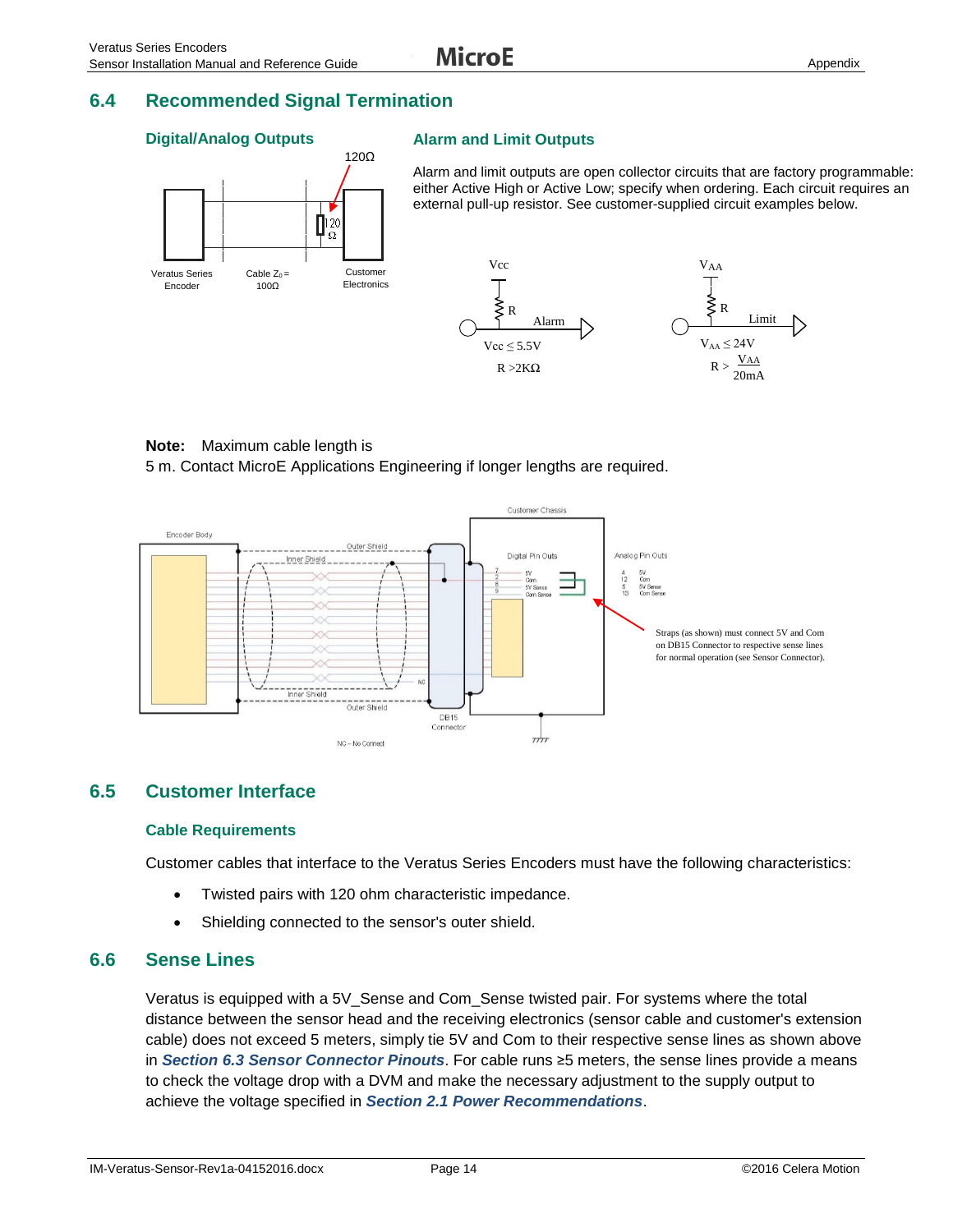## <span id="page-16-0"></span>**6.7 RS-422 Compatibility**

Veratus Series Encoders are RS-422 compatible. Encoder AqB and Index signals are back matched with 60Ω in each leg and therefore terminations at the receiving end are not strictly required unless the cable runs are long or in harsh electronic environments.

For more details, see the following Tech Note: **[Proper Termination of Digital Incremental Encoder Signals.](http://www.microesystems.com/resource/technical-notes)**

#### **Troubleshooting**

| <b>Problem</b>                        | <b>Solution</b>                      |  |  |  |
|---------------------------------------|--------------------------------------|--|--|--|
| The LED on the sensor does not light. | Confirm power connection is correct. |  |  |  |
|                                       | Confirm sensor configuration.        |  |  |  |
| The LED on the sensor displays        | Confirm sensor alignment.            |  |  |  |
| steady red.                           | Confirm scale cleanliness.           |  |  |  |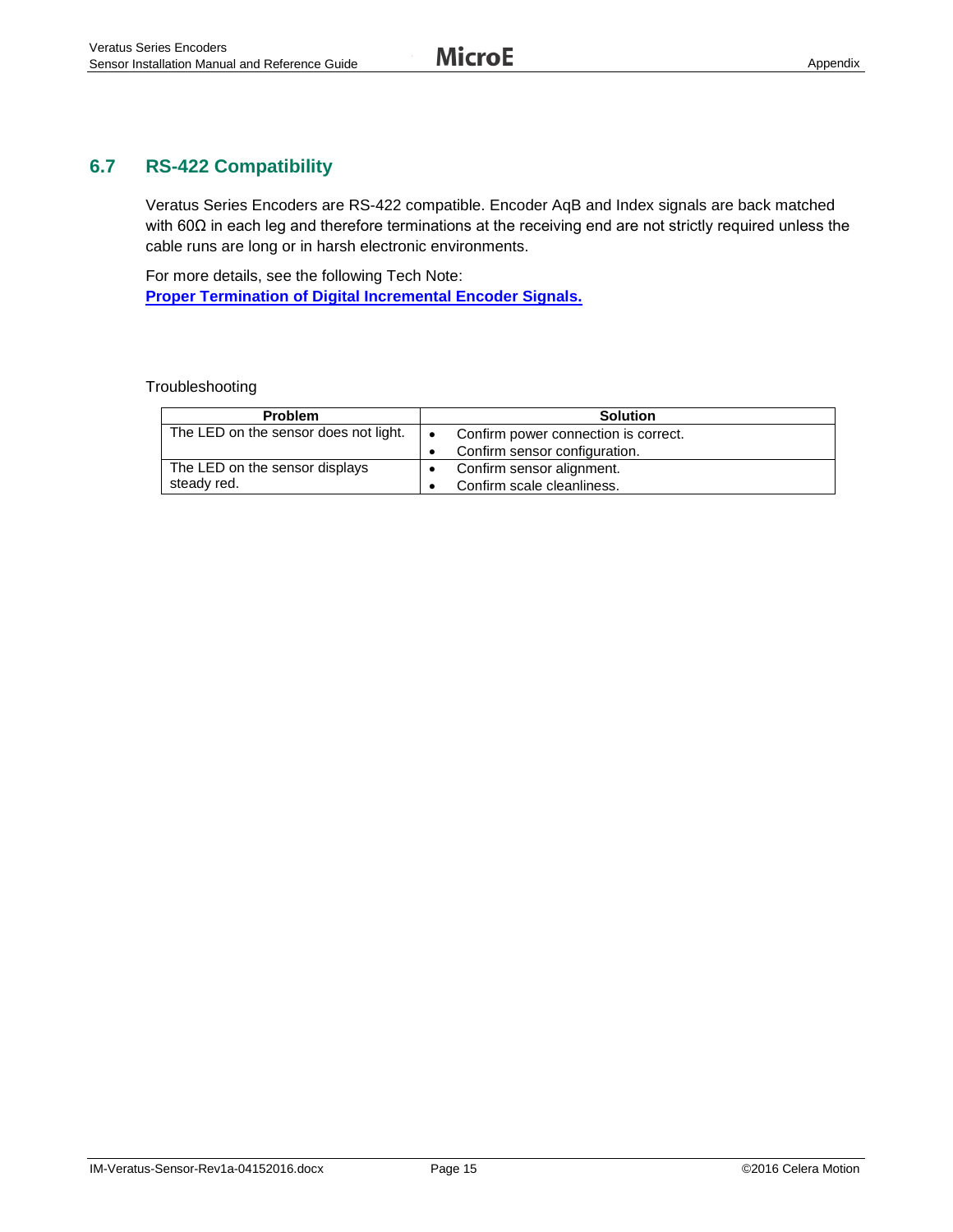# <span id="page-17-0"></span>**7.0 Order Guide**

#### **Sensor Scales1 - Veratus Tape Scale**



**Note**1: Scales Availability: linear glass and rotary glass scales are available; contact MicroE for more details:

- Linear Glass Scales Model VILG, lengths up to 130 mm
- Rotary Glass Scales Model VIRG, diameters up to 130 mm